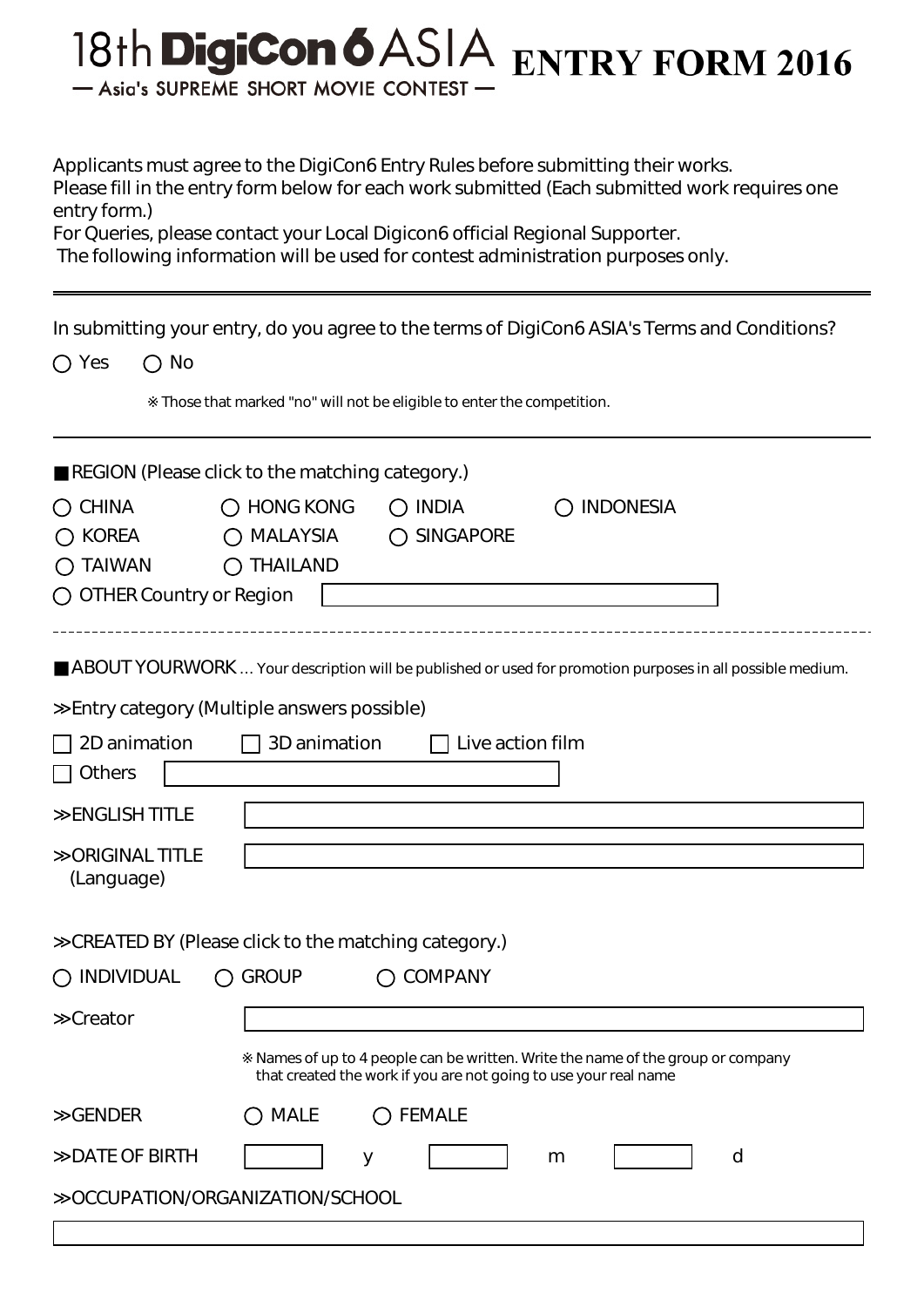## 18th DigiCon 6 ASIA ENTRY FORM 2016

- Asia's SUPREME SHORT MOVIE CONTEST

| <b>DURATION OF</b><br>THE WORK     | min |                                           | <b>Sec</b>                                    | Must not exceed 15 mins. |
|------------------------------------|-----|-------------------------------------------|-----------------------------------------------|--------------------------|
| SYNOPSIS ( 600 characters MAX.)    |     |                                           |                                               |                          |
|                                    |     |                                           |                                               |                          |
|                                    |     |                                           |                                               |                          |
|                                    |     |                                           |                                               |                          |
|                                    |     |                                           |                                               |                          |
| <b>PRODUCTION</b><br><b>YEAR</b>   |     |                                           |                                               |                          |
| <b>CREATION</b><br><b>PERIOD</b>   |     | $\bigcirc$ day (s)<br>$\bigcirc$ year (s) | $\left( \begin{array}{c} \end{array} \right)$ | month (s)                |
| <b>FRAMES PER</b><br><b>SECOND</b> |     |                                           |                                               |                          |

LICENSE ... We welcome originally created works. Please answer questions below regarding video soundtracks and citation from earlier works.

Are you using copyrighted music in the video?

 $\bigcap$  No  $\bigcap$  Yes

If so, have you obtained an authorization to use the music by the copyright holder?

 $\bigcap$  Yes  $\bigcap$  No

(If the music is copyrighted, please write the title and performer.) The title of the music/performer

Are there original works from which the video cites?

 $\bigcap$  No  $\bigcap$  Yes

If so, have you obtained an authorization to use the original works by the copyright holder?

 $O$  Yes  $O$  No

(If your video cites earlier works.) Name of the author or creator/The title of the earlier work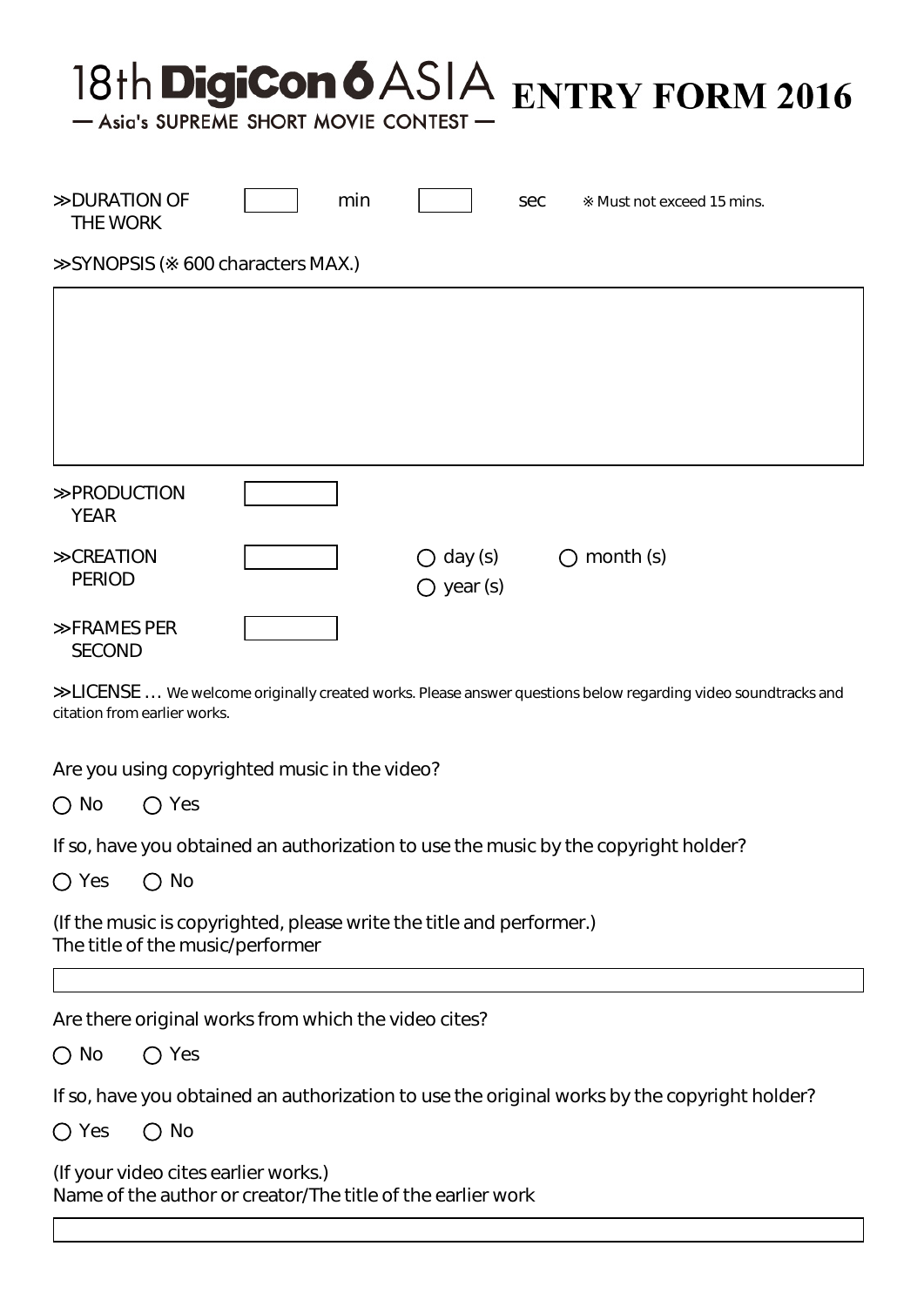## 18th DigiCon 6 ASIA ENTRY FORM 2016

- Asia's SUPREME SHORT MOVIE CONTEST

OTHER AWARD HISTORY (If the work you are submitting has received any awards or recognitions before, please indicate the type of accolade(s) and the year. This will not will not affect the judging of DigiCon6 awards.)

SHORT BIO & WEBSITE

Audience Choice(\*Must provide consent to post work online)

The "Audience Choice" award will be given to the work that garnered the most appreciation by the audience who will be viewing the videos on the DigiCon6 homepage. Videos will be shown there via applications such as YouTube. Will you consent to the public viewing and reviews of your video on the DigiCon6 homepage in the duration the "Audience Choice"viewing is held? (Public viewing is expected sometime in October-December of 2016)

○ Give consent

 $\bigcirc$  Do NOT give consent to post work online

ABOUT APPLICANT ... Please fill in the information below carefully. We will be using these information to contact you.

NAME OF APPLICANT (Representative person)

≫OCCUPATION/ORGANIZATION/SCHOOL

| <b>ADDRESS</b>               |         |  |
|------------------------------|---------|--|
| PHONE-1                      | PHONE-2 |  |
| *Please include country code |         |  |
| E-mail                       |         |  |
|                              |         |  |